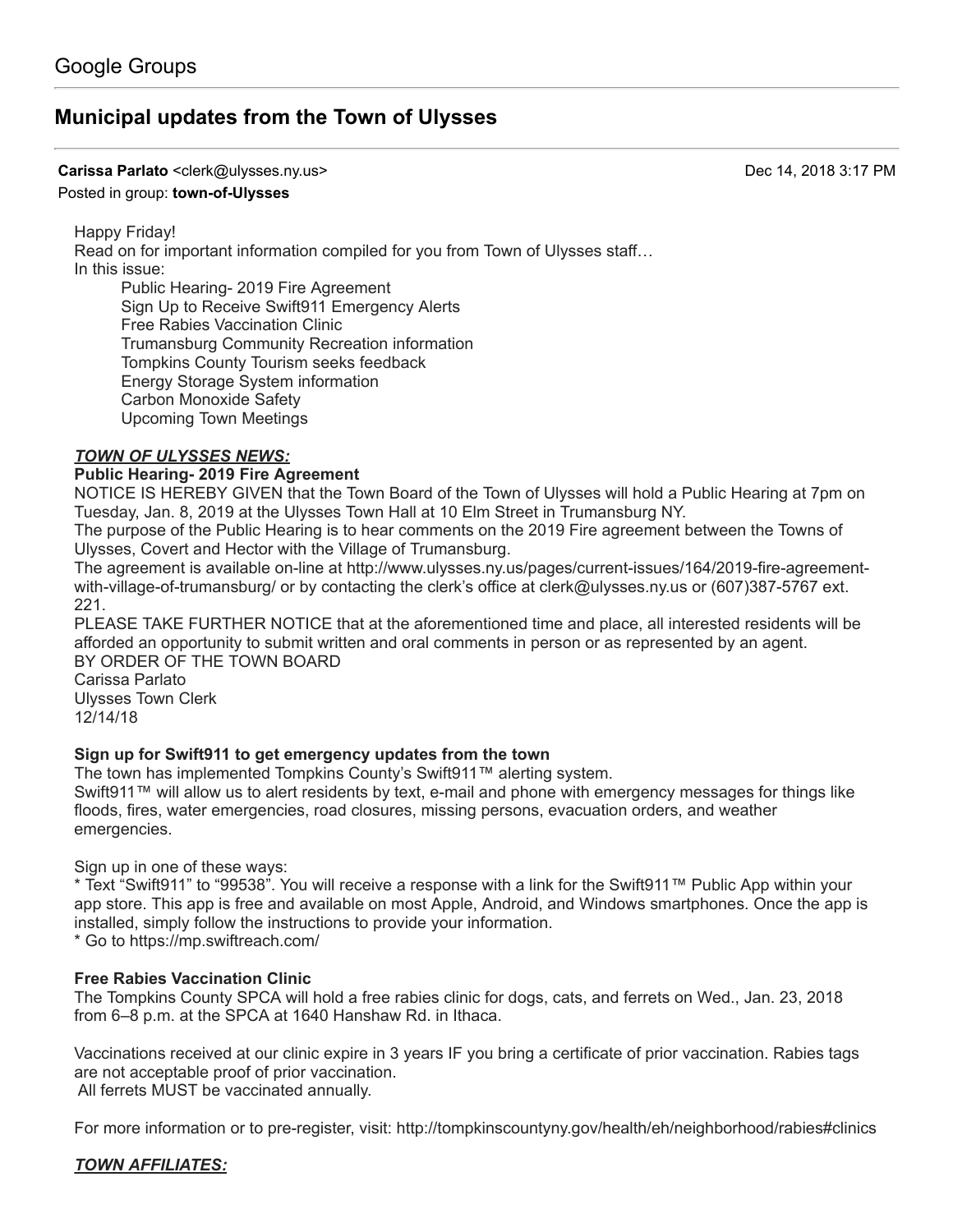# **Trumansburg Community Recreation**

Trumansburg Community Recreation (TCR) is leading the effort to develop a safe space for our community to gather, engage with recreational programs, and enjoy sports playing spaces. As our community continues to grow, the need to create facilities that can house this vision will become even more important. Situated on the borders of Tompkins, Seneca and Schuyler Counties, TCR is well positioned to positively impact not only our community, but surrounding areas as well, with thoughtful, sustainable programming and facilities. By working with other community boards, TCR is improving access to healthy, active spaces and programs for generations of our communities' residents. Visit our website to explore our community recreation calendar, and find out more about our vision. [www.tburgcr.org](http://www.tburgcr.org/)

## *TOMPKINS COUNTY:*

### **Tompkins County Tourism Program seeks community feedback for an update to the Strategic Tourism Plan.**

The County's Department of Planning and Sustainability is preparing an update of the "2020 Strategic Tourism Plan." This plan will guide future policies and investments relating to tourism in Tompkins County. A new online survey is open to gather public feedback regarding tourism. All members of the public are encouraged to participate.

The survey is available at [www.tompkinscountyny.gov/tourism/survey](http://www.tompkinscountyny.gov/tourism/survey)

Responses to the survey will be collected through December 21, 2018. All responses are anonymous and voluntary. Staff are working to prepare a draft of the plan by Fall 2019.

+++

Funded through local hotel room occupancy taxes, Tompkins County Tourism Program grants have supported the activities of dozens of local organizations contributing to area tourism and community vitality. In 2017 tourism in Tompkins County supported 3,700 local jobs, brought in \$216 million in visitor spending, and generated more than \$16.2 million in local tax revenues. To learn more, visit the Tourism Program website: [www.tompkinscountyny.gov/tourism.](http://www.tompkinscountyny.gov/tourism.)

# *NEW YORK STATE:*

### **Understanding New York Rates and Value Streams for Energy Storage Systems**

If you are a commercial or industrial building owner, building operator, project developer, or just interested in learning more about energy storage in New York State, you may be interested in the following webinar.

The New York State Energy Research and Development Authority (NYSERDA) andU.S. Green Building Council (USGBC) NY Upstate are hosting a free webinar on energy storage. The webinar will discuss the value proposition of energy storage, how to interpret building load profiles, and identifying opportunities for energy storage value streams including peak shaving for bill reductions and participating in demand response programs. Additionally, we will touch on utility rate structures and how to choose the best option for your facility.

Attendees will receive access to resources and technical assistance that will be helpful whether you are assessing the viability of an energy storage projects or working through the practicalities of implementing an energy storage project.

Date: Wednesday, January 23, 2019 Time: 12:00 p.m. - 1:00 [p.m.ET](http://p.m.et/) Register here: <https://register.gotowebinar.com/register/175539625091767811> Attendees can apply for AIA Continuing Education Credits.

# *PUBLIC SAFETY:*

# **Carbon Monoxide Safety Tips from NYSEG**

With the heating season upon us, here are a few safety tips to keep you and your family safe from the dangers of carbon monoxide:

Are you feeling okay? Exposure to carbon monoxide can cause flu-like symptoms, including headache, dizziness, weakness, nausea and loss of muscle control or worse.

Carbon monoxide is a colorless, odorless gas that is the product of incomplete combustion. Carbon monoxide poisoning can happen in a matter of minutes.

Protection is as easy as having your heating system, chimney, flues and vents checked once a year by a professional.

Take protection to the next level by installing a carbon monoxide alarm.

If you suspect a natural gas leak or carbon monoxide problem, get up, get out and get away! Then call